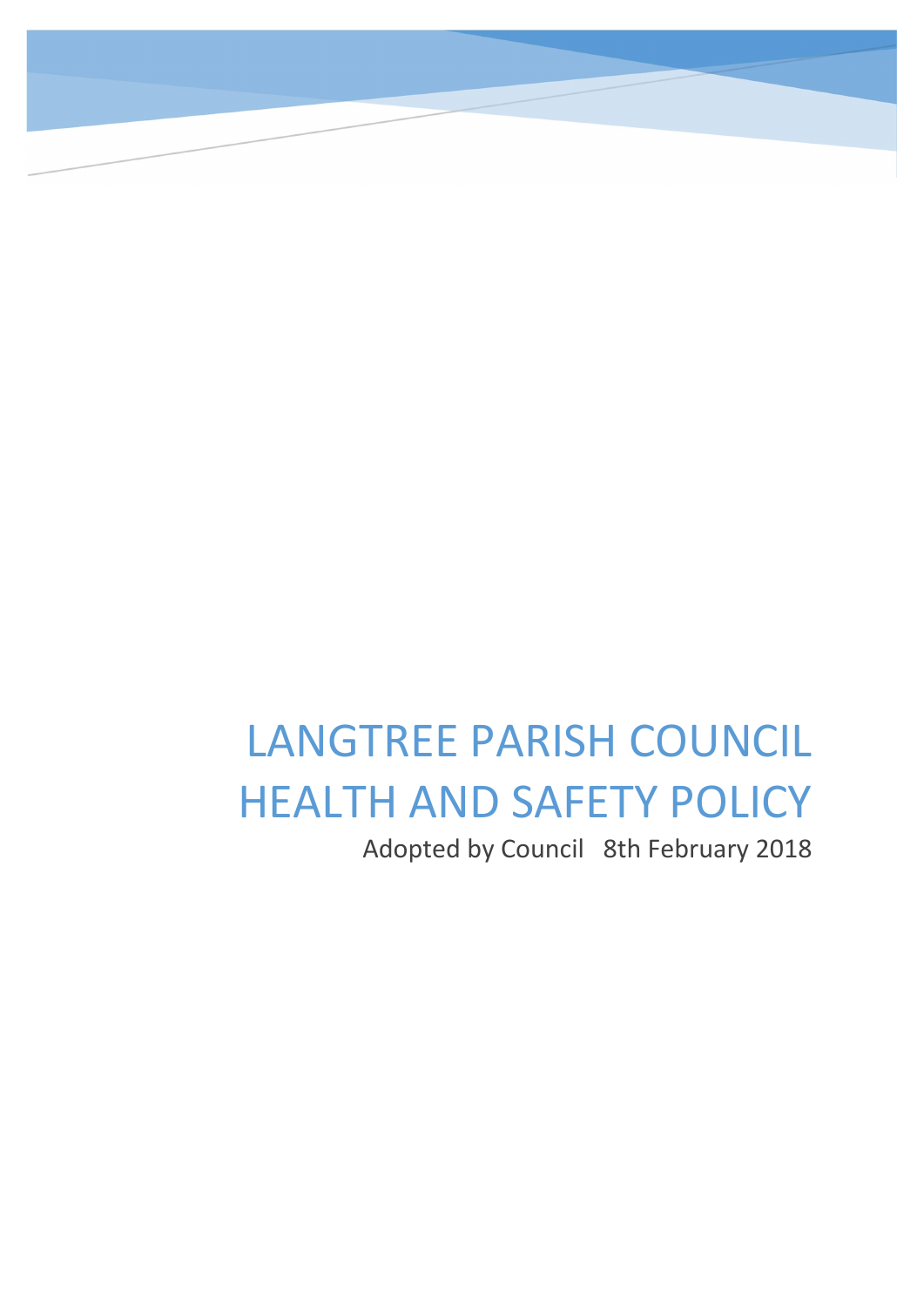#### 1 HEALTH AND SAFETY POLICY

- 1. Langtree Parish Council recognises and accepts its responsibilities as an employer for providing a safe and healthy working environment for all its employees, contractors, voluntary helpers and others who may be affected by the activities of the Parish Council.
- 2. The Parish Council will meet its responsibilities under the Health and Safety at Work Act 1974, and will provide, as far as is reasonably practicable, the resources necessary to fulfil this commitment.
- 3. The Parish Council will seek as and when appropriate, expert technical advice on Health and Safety to assist the Clerk in fulfilling the Parish Council's responsibilities for ensuring safe working conditions.

### 2 AIMS OF THE HEALTH AND SAFETY AT WORK **POLICY**

To provide as far as is reasonably practicable:

- 1. A safe place of work and a safe working environment.
- 2. Arrangements for considering, reporting and reviewing matters of Health and Safety at work, including regular risk assessments of working activities.
- 3. Systems of work that are safe and without risks to health.
- 4. Obtaining specialist technical advice and assistance on matters of Health and Safety when necessary
- 5. Sufficient information, instruction and training for employees, contractors and voluntary helpers to carry out their work safely.
- 6. Care and attention to the health, safety and welfare of employees, contractors, voluntary helpers and members of the public who may be affected by the council's activities.

## 3 ARRANGEMENTS AND RESPONSIBILITIES FOR CARRYING OUT THE HEALTH AND SAFETY POLICY AT WORK

As the Council's Safety Officer, the Clerk will:

- 1. Keep informed of relevant Health and Safety policy legislation.
- 2. Advise the Parish Council on the resources and arrangements necessary to fulfil the Parish Council's responsibilities under the Health and Safety at Work Policy.
- 3. Make effective arrangements to implement the Health and Safety at Work Policy.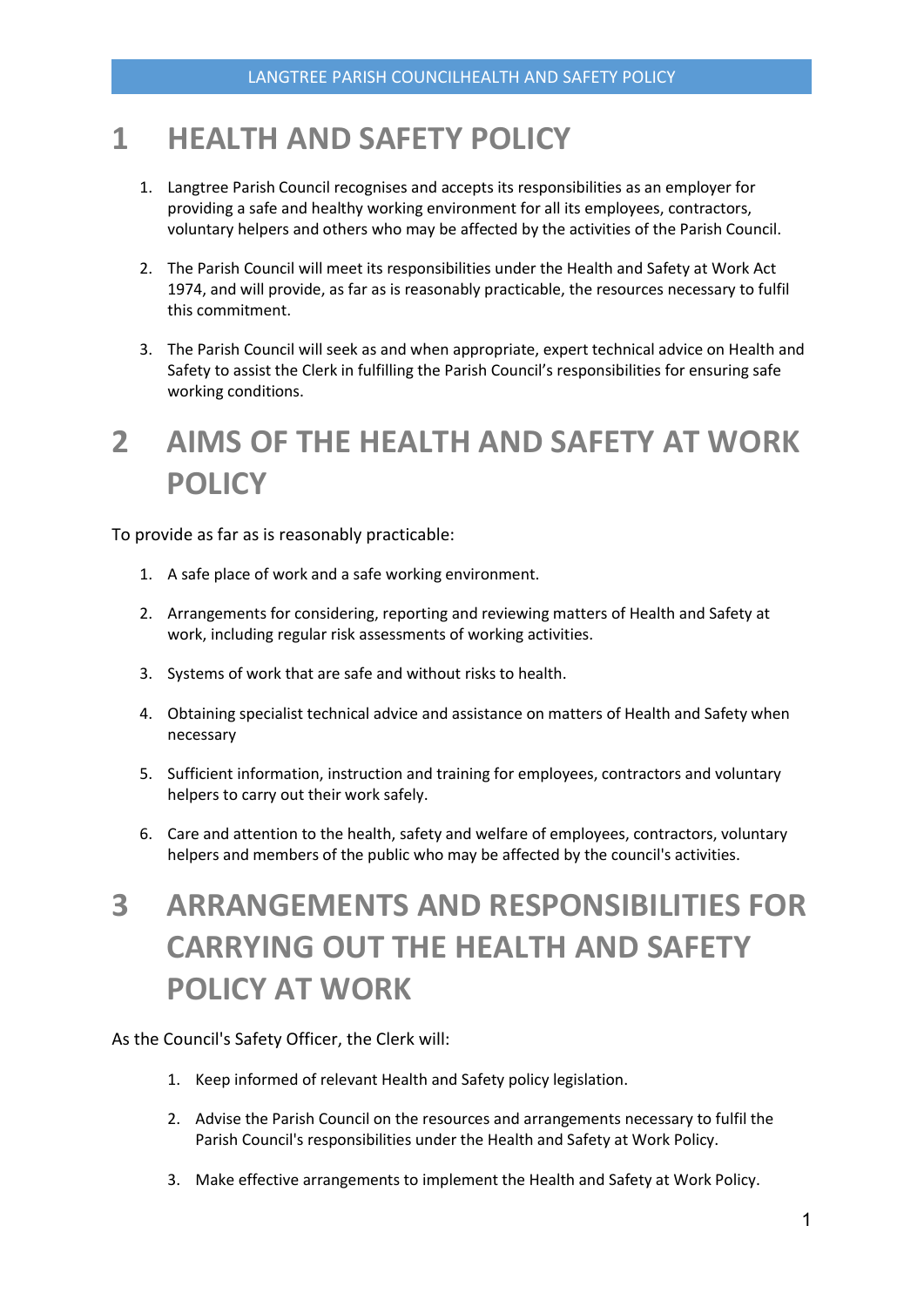- 4. Ensure that matters of Health and Safety are regularly discussed at meetings of the Parish Council.
- 5. Ensure that regular risk assessments are carried out of working practices, with subsequent consideration and review of any necessary corrective/protective measures. Consider requesting contractors to supply a written method statement prior to starting major works. Maintain a file of risk assessments, summarised in the Minutes.
- 6. Make effective arrangements to ensure those contractors or voluntary helpers working for the Parish Council comply with all reasonable Health and Safety at Work requirements. All contractors will be given a copy of the Parish Council's Health & Safety at Work Policy.
- 7. Ensure that work activities by the Parish Council do not unreasonably jeopardise the health and safety of members of the public
- 8. Maintain a central record of notified accidents.
- 9. When an accident or hazardous incident occurs, take immediate action to prevent a recurrence or further accident and to complete the necessary accident reporting procedure.
- 10. Act as the contact and liaison point for the Health and Safety Inspectorate. All employees, contractors and voluntary helpers will:
	- a. Cooperate fully with the aims and requirements of the Health and Safety at Work Policy and comply with Codes of Practice or work instructions for Health and Safety.
	- b. Take reasonable care for their own Health and Safety, to use appropriate personal protective clothing and, where appropriate, ensure that appropriate First Aid materials are available.
	- c. Take reasonable care for the Health and Safety of other people who may be affected by their activities.
	- d. Not intentionally interfere with or remove safety guards, safety devices or other equipment provided for Health and Safety.
	- e. Not misuse any plant, equipment tools or materials so as to cause risks to Health and Safety.
	- f. Report any accidents or hazardous incidents to the Clerk.